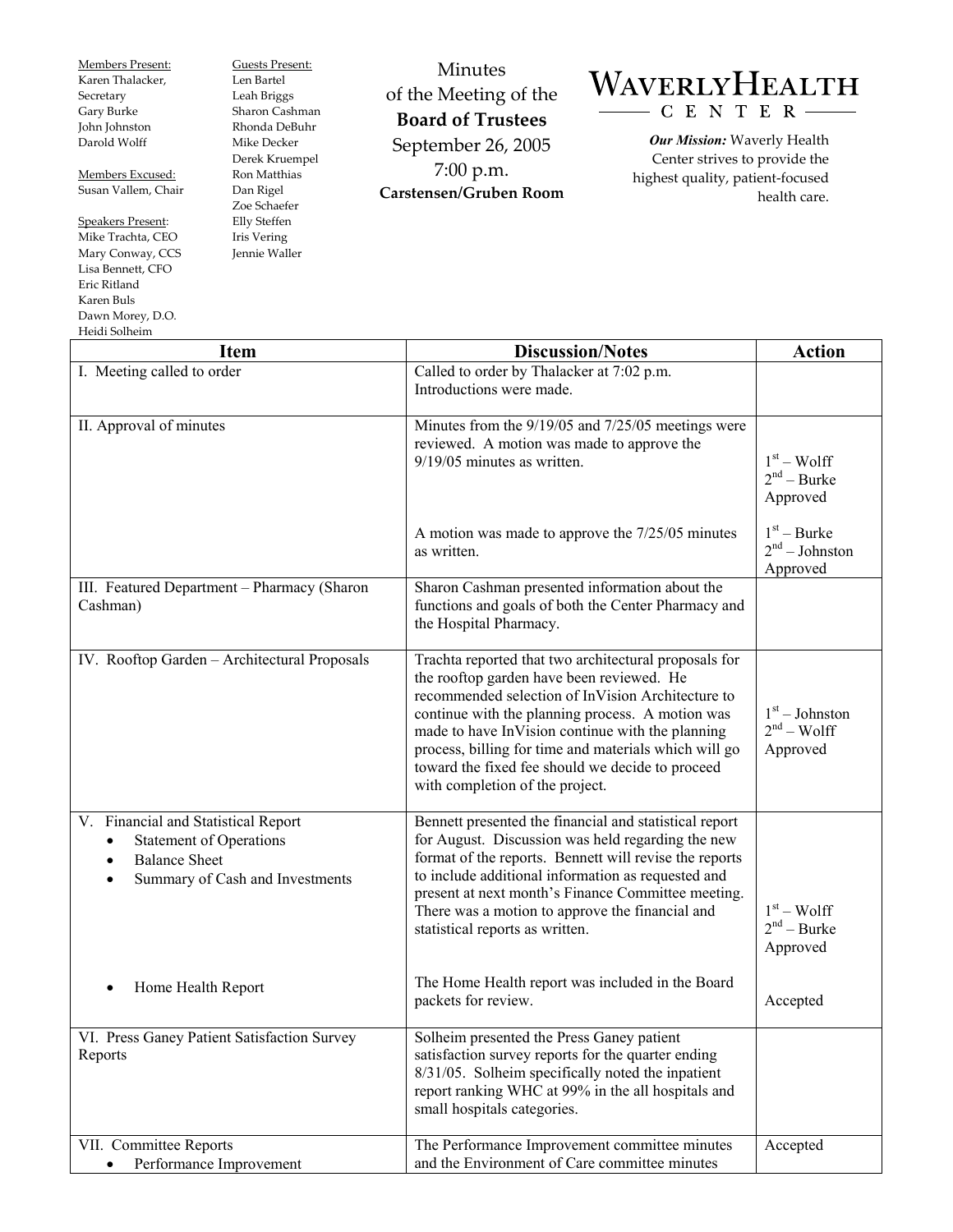| Environment of Care                        | were presented as included in the Board packets.<br>Vering announced that the physician satisfaction<br>survey that has historically been distributed through<br>the PI Committee will be conducted through Press<br>Ganey this year. This will allow us to benchmark<br>our physician satisfaction information with other<br>hospitals.                                                                                                                                                                 |                                               |
|--------------------------------------------|----------------------------------------------------------------------------------------------------------------------------------------------------------------------------------------------------------------------------------------------------------------------------------------------------------------------------------------------------------------------------------------------------------------------------------------------------------------------------------------------------------|-----------------------------------------------|
| VIII. C.E.O.'s Report                      |                                                                                                                                                                                                                                                                                                                                                                                                                                                                                                          |                                               |
| <b>Bank Resolutions</b>                    | Bennett presented resolutions for our three local<br>banks. The resolutions were modified to assure<br>adequate coverage for signers and to add Elly Steffen<br>and Darold Wolff as signatories. A motion was<br>made to adopt the resolutions as presented.                                                                                                                                                                                                                                             | $1st - Burke$<br>$2nd - Johnston$<br>Approved |
| <b>UHS</b> Contract                        | Trachta presented a proposed 3 year contract with<br>UHS to provide biomedical services at a cost of<br>\$453,000. A motion was made to approve the<br>contract as presented.                                                                                                                                                                                                                                                                                                                            | $1st - Wolf$<br>$2nd - Johnston$              |
|                                            |                                                                                                                                                                                                                                                                                                                                                                                                                                                                                                          | Approved                                      |
| <b>Health Stream Contract</b>              | Trachta presented a proposed 3 year contract with<br>Health Stream to provide online education services at<br>a cost of \$13,137.25. A motion was made to approve<br>the contract as presented.                                                                                                                                                                                                                                                                                                          | $1st - Burke$<br>$2nd - Wolf$<br>Approved     |
| Solicitation and Distribution Policy       | Solheim and Buls presented information about<br>proposed changes to the solicitation and distribution<br>policy and the new non-profit group awareness<br>campaigns policy. Discussion reinforced the<br>strategic plan's encouragement of increasing<br>community involvement through active participation<br>by employees and support through communication of<br>opportunities by the hospital. A motion was made to<br>approve both policies as presented.                                           | $1st - Burke$<br>$2nd - Wolf$<br>Approved     |
| Organizational Chart                       | Trachta presented a modification to the<br>organizational chart that changes the reporting<br>relationship of the Insurance Coordinator. A motion<br>was made to approve the change as presented.                                                                                                                                                                                                                                                                                                        | $1st - Johnston$<br>$2nd - Wolf$<br>Approved  |
| MRI and Radiology Construction<br>Analysis | Trachta presented an MRI proposal including<br>construction. This proposal was for an estimated<br>\$1,000,000 MRI machine, construction costs of<br>\$400,000, and staffing needs to operate an MRI full-<br>time on site. All of these items would be financed by<br>a 5 year capital lease. The combination of the above<br>needs would cost WHC approximately \$470,000 per<br>year for the duration of the capital lease. A motion<br>was made to approve the 5 year capital lease as<br>presented. | $1st - Johnston$<br>$2nd - Burke$<br>Approved |
|                                            | Trachta presented a proposal to approve InVision as<br>architects for the MRI/CT project and to move<br>forward with construction documents for the<br>MRI/CT renovation project for a fixed fee of<br>\$28,500. A motion was made to hire InVision for<br>the MRI/CT renovation project at a cost not to<br>exceed \$28,500.                                                                                                                                                                            | $1st - Wolf$<br>$2nd - Burke$<br>Approved     |
| <b>Capital Requests</b>                    | Trachta presented a capital request from the Surgical<br>Complex for rigid sterilization cases. A motion was<br>made to approve the request at a cost not to exceed<br>\$25,696.37.                                                                                                                                                                                                                                                                                                                      | $1st - Johnston$<br>$2nd - Burke$<br>Approved |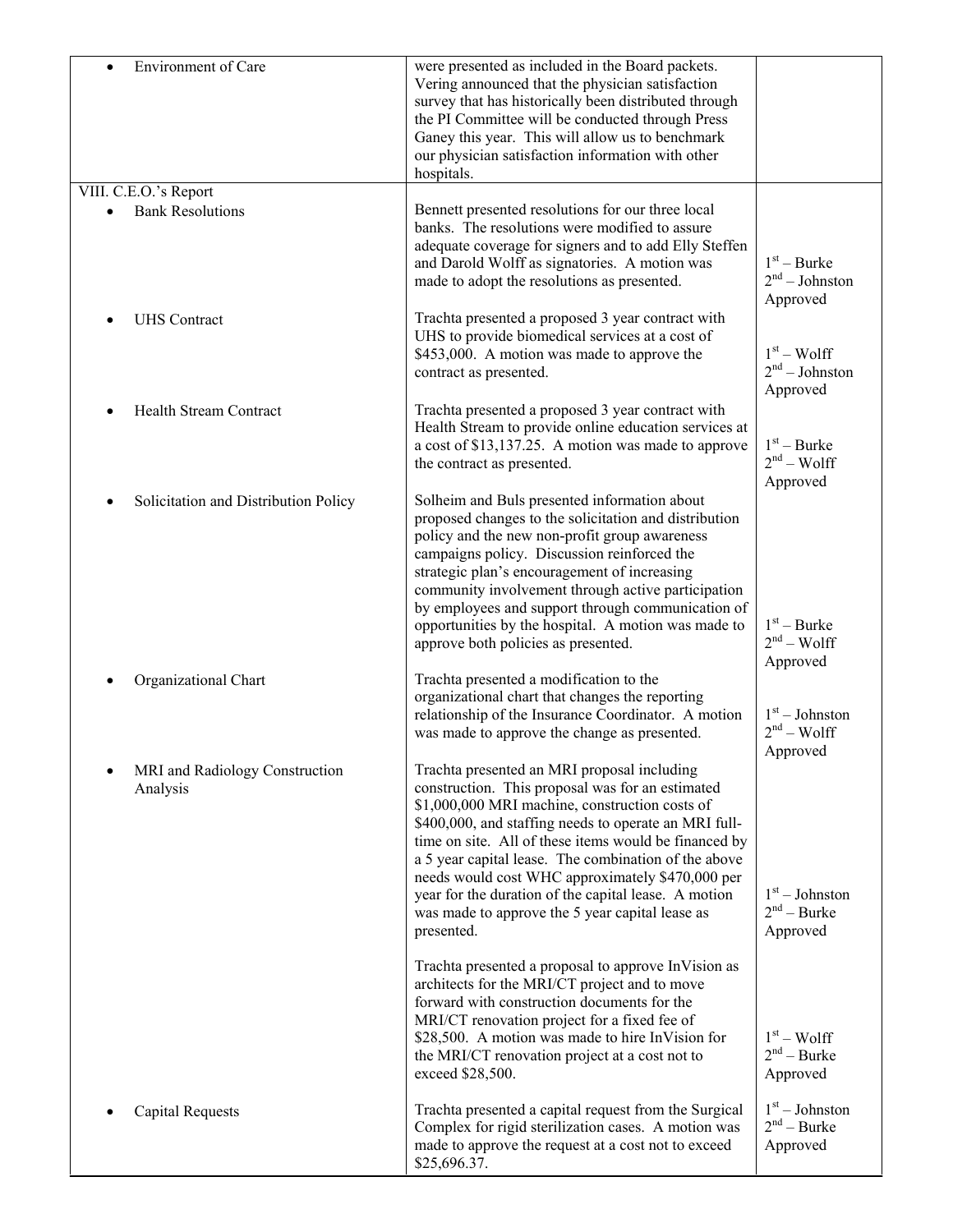| <b>CAH Annual Report</b><br>$\bullet$<br>IX. Medical Staff Report                                                                                                                                                                | Trachta presented the Critical Access Hospital<br>Annual Report as included with the Board packets.<br>Wolff drew attention to an error in page placement<br>within the financial section. A motion was made to<br>approve the report with the page placement<br>corrected.<br>Morey reported briefly on the Executive Committee<br>of the Medical Staff meeting, noting that they are not<br>recommending approval of laser procedure privileges                                                               | $1st - Wolf$<br>$2nd - Burke$<br>Approved     |
|----------------------------------------------------------------------------------------------------------------------------------------------------------------------------------------------------------------------------------|-----------------------------------------------------------------------------------------------------------------------------------------------------------------------------------------------------------------------------------------------------------------------------------------------------------------------------------------------------------------------------------------------------------------------------------------------------------------------------------------------------------------|-----------------------------------------------|
|                                                                                                                                                                                                                                  | for Dr. Pelfrey due to the fact that we do not<br>currently perform laser procedures here.                                                                                                                                                                                                                                                                                                                                                                                                                      |                                               |
| X. Old Business                                                                                                                                                                                                                  | None.                                                                                                                                                                                                                                                                                                                                                                                                                                                                                                           |                                               |
| XI. New Business<br>Appointments to the Medical Staff:<br>$\bullet$<br>· Wayde Blumhardt, CRNA<br>Scott Torness, D.P.M.<br>Robert Pelfrey, M.D.<br>Resignations from the Medical Staff:<br>$\bullet$<br>Ahmed Fathala, M.D. - ER | Trachta presented the appointment to the Medical<br>Staff, and resignation from Medical Staff as listed at<br>left. The files have been reviewed by the Executive<br>Committee of the Medical Staff. The Executive<br>Committee recommends approval with the exception<br>of privileges for laser procedures as requested by Dr.<br>Pelfrey due to the fact that we do not perform laser<br>procedures at WHC. A motion was made to approve<br>each of the items as recommended and individually<br>considered. | $1st - Johnston$<br>$2nd - Wolf$<br>Approved  |
| New/Revised Policies:<br>• Alternate Meal Service<br>• Obtaining Blood Products from Lab<br>• Therapeutic Phlebotomy<br>• Non-profit Group Awareness<br>Campaigns<br>• Solicitation and Distribution                             | Trachta presented the new/revised policies, addition<br>to the Board Bylaws, and addition to the Strategic<br>Plan as listed at left, and included in the Board<br>packets. A motion was made to approve the policies<br>as written and individually considered.                                                                                                                                                                                                                                                | $1st - Burke$<br>$2nd - Johnston$<br>Approved |
| Addition to Board Bylaws (Article VI -<br>$\bullet$<br>Administration, as attached)                                                                                                                                              | Trachta presented an addition to the Board Bylaws<br>(Article VI – Administration, as attached). A motion<br>was made to approve the addition as written.                                                                                                                                                                                                                                                                                                                                                       | $1st - Wolf$<br>$2nd - Johnston$<br>Approved  |
| Addition to Strategic Plan (Goal 1:<br>Strategies, as attached)                                                                                                                                                                  | Trachta presented an addition to the Strategic Plan<br>(Goal 1: Strategies, as attached). A motion was<br>made to approve the addition as written.                                                                                                                                                                                                                                                                                                                                                              | $1st - Johnston$<br>$2nd - Burke$<br>Approved |
| <b>Personnel Committee</b>                                                                                                                                                                                                       | Trachta reported that the Personnel Committee met<br>prior to this meeting. The committee reviewed 8<br>Employee of the Month nomination. Jessica Stotler,<br>a Certified Nurses Aide in the Home Health<br>department was selected as the Employee of the<br>Month for September. Stotler was nominated for<br>providing exceptional care to a patient in the dying<br>process.                                                                                                                                |                                               |
| <b>Executive Committee</b>                                                                                                                                                                                                       | Trachta reported that the Executive Committee was<br>convened via email on September 1, 2005. Minutes<br>from said email meeting were included in the Board<br>packets. A motion was brought forth from the<br>Executive Committee to approve the reappointment<br>of Rachel Foelske, M.D. and Todd Lawrence, M.D.<br>to the Medical Staff as recommended by the<br>Executive Committee of the Medical Staff.                                                                                                   |                                               |